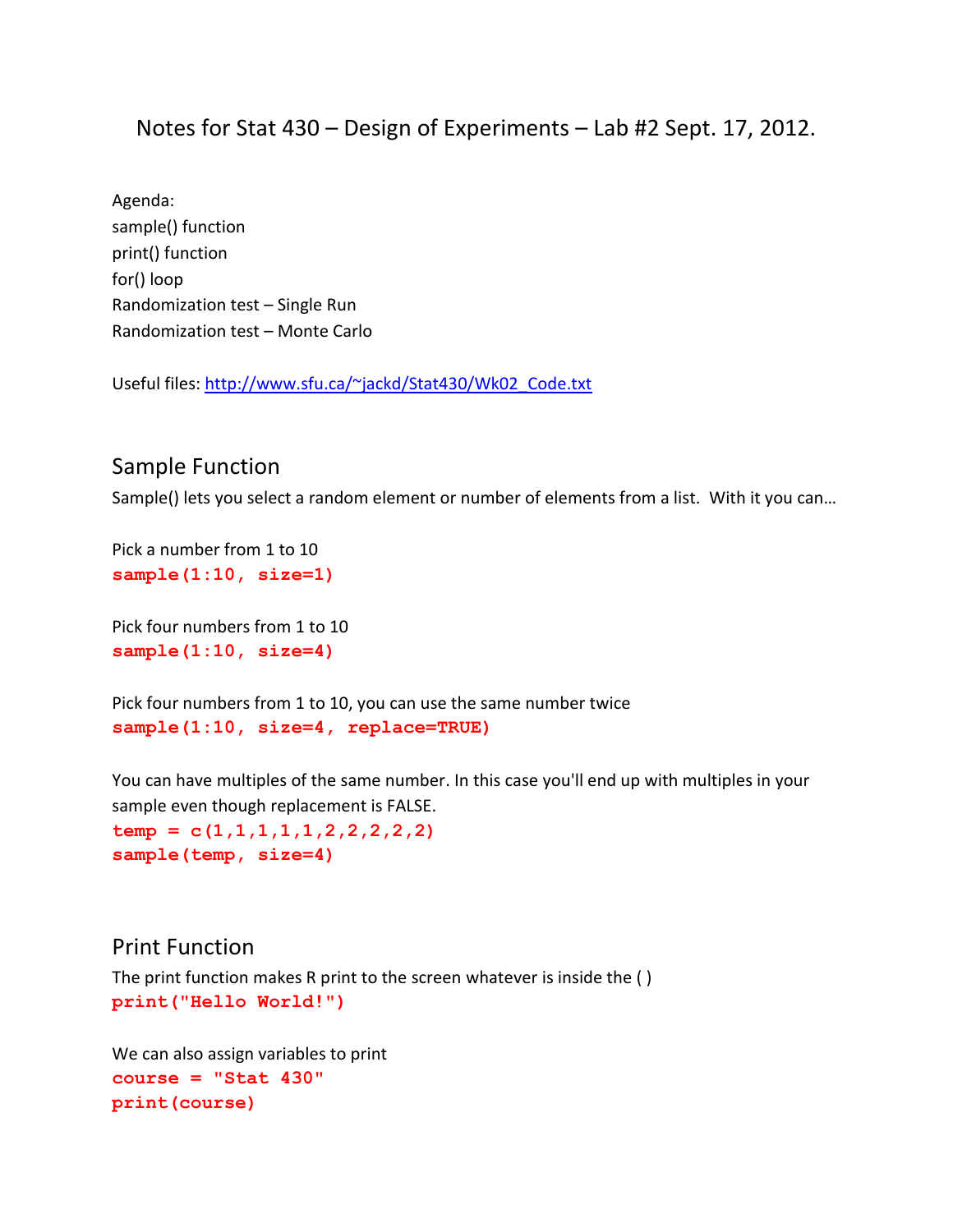```
today <- "Sept 16 2012"
print(today)
```
Note that **=** and **<-** do the same thing

We could also make a list of numbers or words (strings) and print it

```
list1 = 1:5
list2 <- c("A","B","C","D") # c( , , , ) is used to make a list from scratch
list3 = c(4,-1,10^12,6*8)print(list1)
print(list2)
print(list3)
```
## For Loops

The print function can be used in other structures like the for loop.

```
for(k in 1:5)
{
      ## things in here will happen 5 times
}
```
Everything inside the { } will happen for each number in the list after the word "in". The list 1:5 has 5 numbers, so everything happens five times.

Every time we go through it is called an iteration.

```
for(k in 1:5)
{
     print("That's one iteration")
}
```
**K** is the name of the counting variable. It's just a name, so you can make it anything you want. **for(badger in 1:5)**

```
{
```

```
print("Printing this 5 times")
```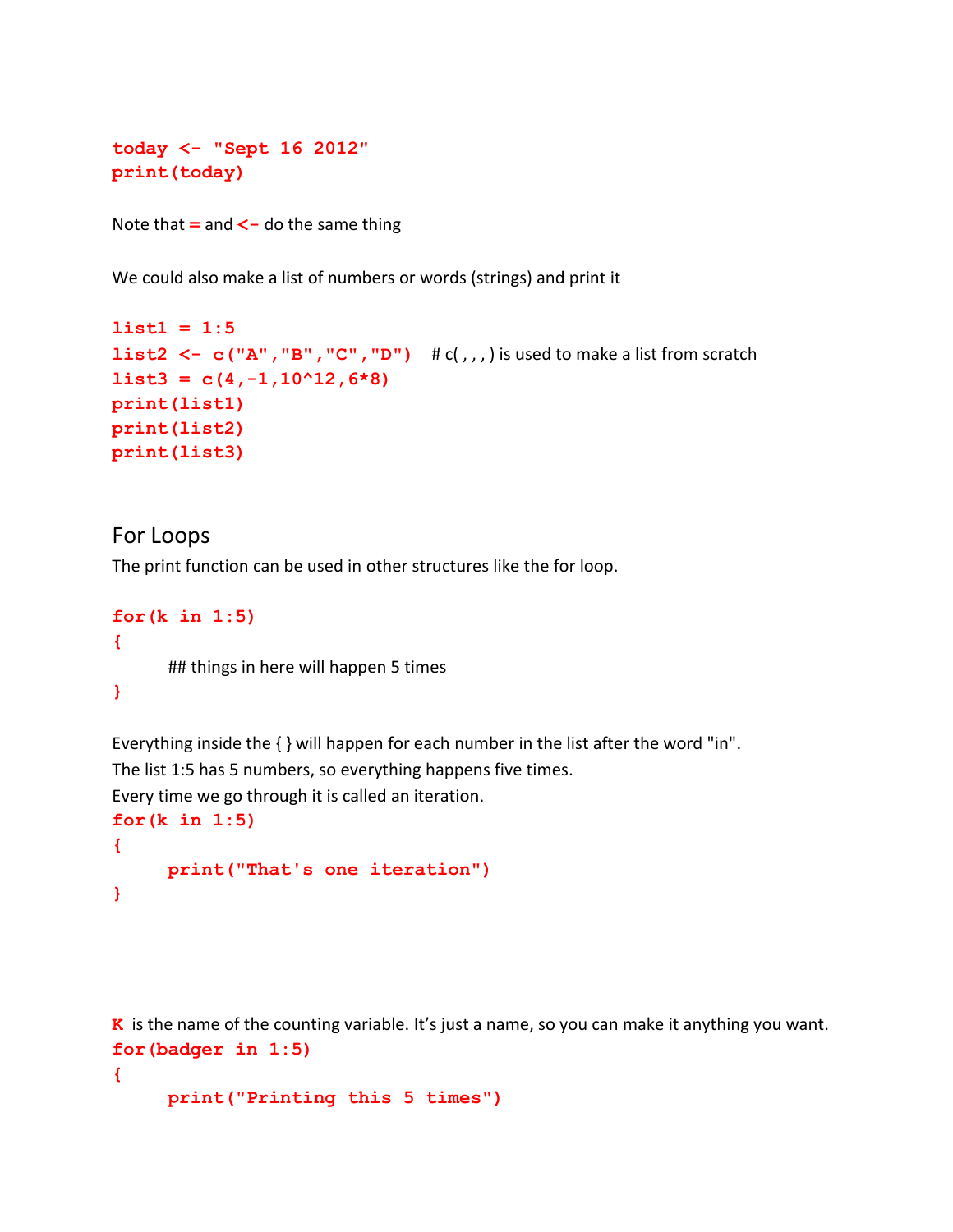The counting variable can itself be used in a for loop. **for(count in 1:5) { print(count \* 20)**

## Randomization Test - Single Run

For loops are very good for when we want to do the same thing many times. The randomization test (a.k.a. permutation test) is the perfect example of this.

About the randomization test:

**}**

**}**

- $-H<sub>0</sub>$ : The population means are the same. (Same as t-test H<sub>0</sub>)
- P-value The probability of getting a sample with as much evidence against  $H_0$  (or more evidence) as you observed if the null is actually true.
- It is non-parametric. (i.e. It doesn't assume the data is a specific distribution like normal.)

In practice,  $H_0$  means that all the sampled points came from a common pool of values. What you observe is one of many permutations of that those samples could have been arranged into two groups.

The p-value is the proportion of permutations that show as much of a difference in the means of the two samples as your observation.

If the difference is large, then not many permutations will be able to produce a larger difference and your p-value will be small.

We have values from a sample of size 8 and another of size 12. How many combinations do we need to look at?

# 20! There are  $\overline{8!}$   $\overline{X}$  12! combinations. We could compute this in R with: **factorial(20) / (factorial(12) \* factorial(8) )**

or...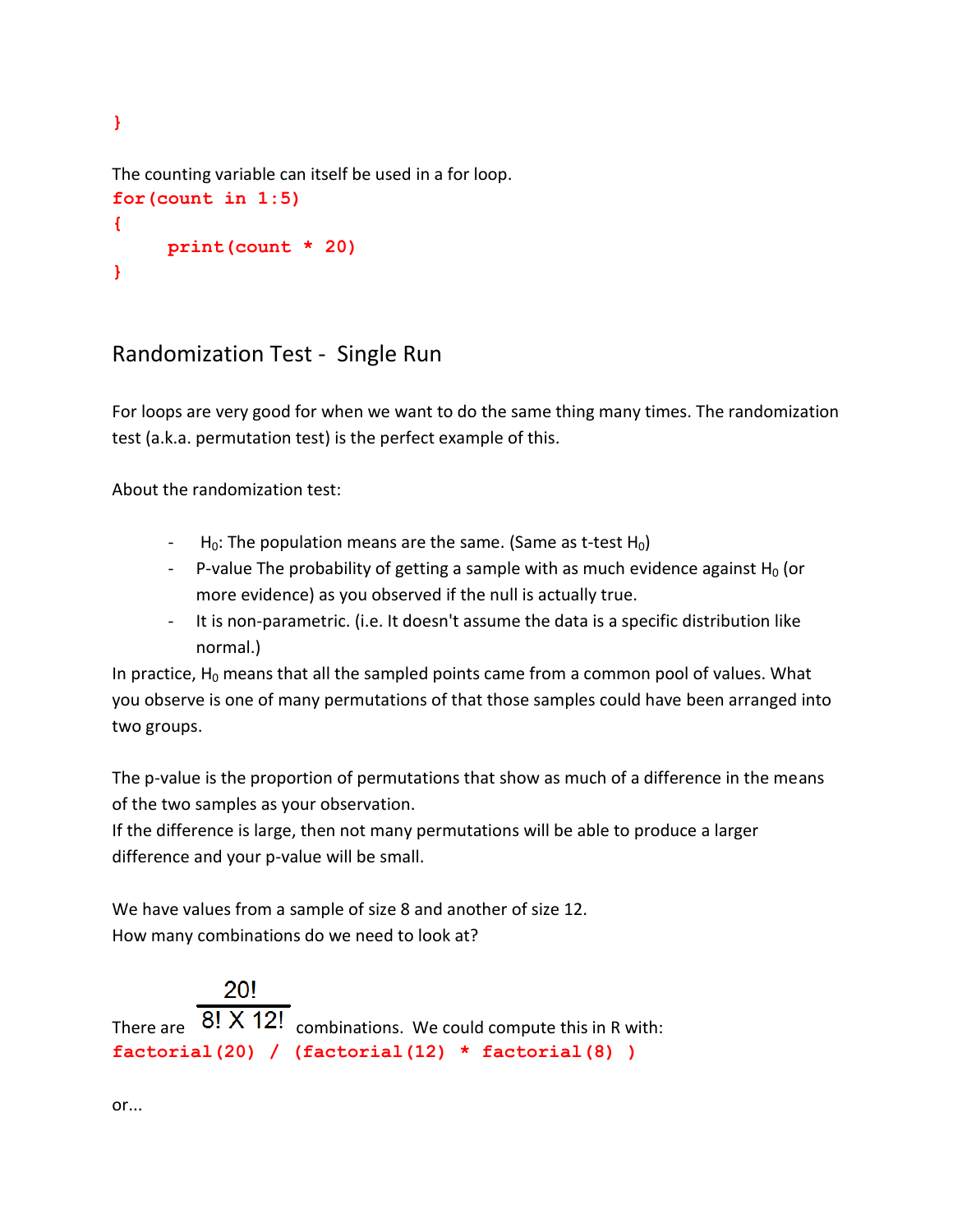#### **choose(20,8)**

or...

#### **choose(20,12)**

Checking 125,970 combinations, even by computer, is hard, but it gets worse quickly as the samples get larger. (If we had samples of size 14 and 17, there would be **choose (31, 14)**, more than 265 million combinations.)

Instead of checking all 125,970 in the example above, we can check a randomly selected group (SRS) of the combinations and use that as an approximation because it will converge to the correct answer.

First, define the two samples, and a common pool of their values.

**group1 = c(17, 15, 20, 27, 22, 20, 20, 18) group2 = c(18, 15, 9, 18, 13, 17 ,7, 11, 12, 15, 26, 24) pool = c(group1, group2)** # This makes a list of both groups together, a pool of 20 values.

Next, we randomly select one of the 125,970 combinations by taking a sample of size 8 from the numbers 1 to 20 (without replacement). This decides which 8 of the 20 values from the pool will be in our random group of 8. The remaining 12 values go into the group of 12.

```
samp = sample(1:20,size=8) 
rndm_grp1 = pool[samp] 
rndm_grp2 = pool[-samp]
```
Let the alternative hypothesis was that group1's mean is higher than group2's mean. If H0 is to be rejected in favour of this alternative, then the difference between group1's mean and group2's mean should be greater than the difference between most random groups.

```
group_diff = mean(group1) - mean(group2)
random_diff = mean(rndm_grp1) - mean(rndm_grp2)
```